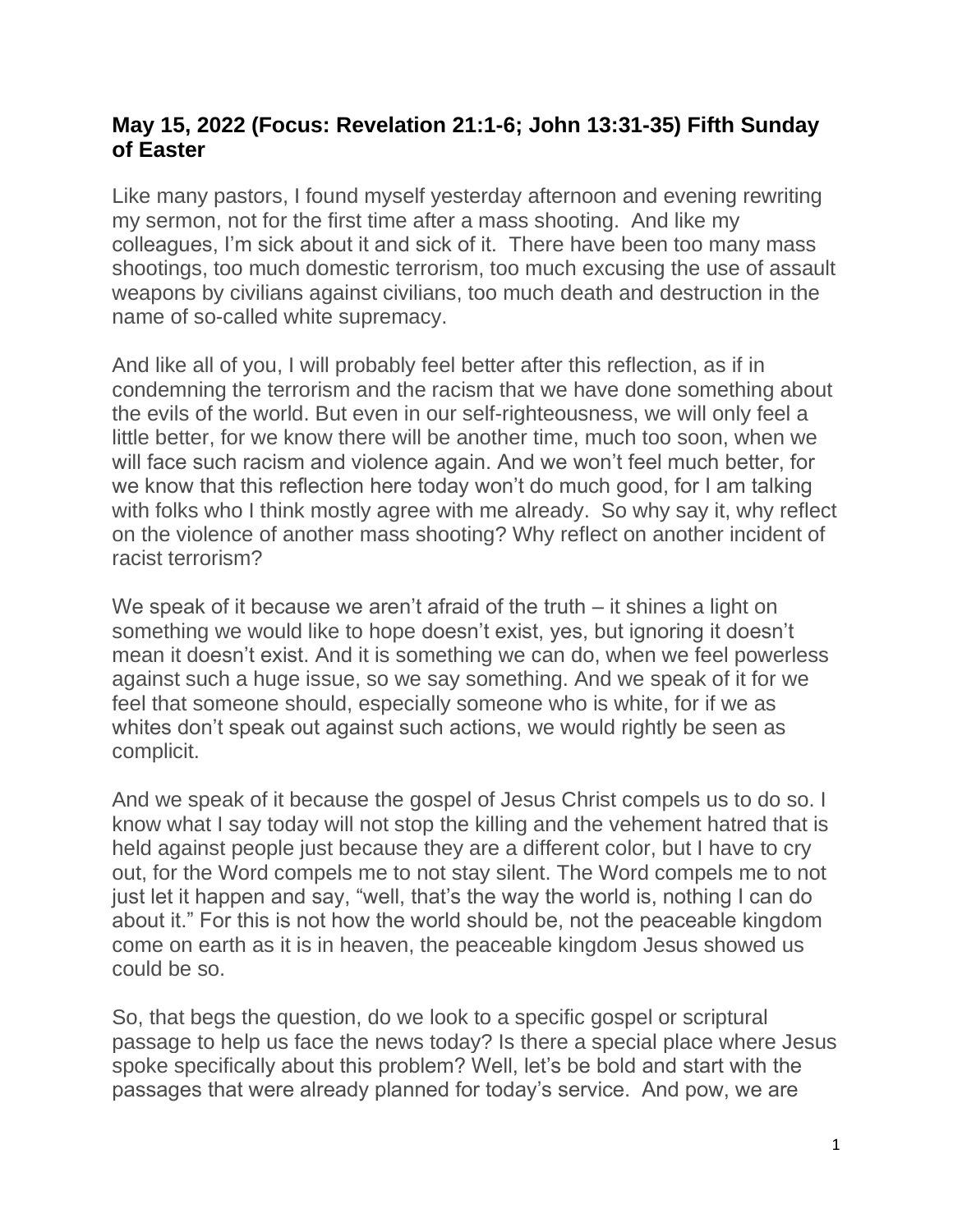confronted with our passage from John's gospel, where Jesus, not for the first or last time in the gospels, tells us to love one another. Yes, Jesus spoke about our problems today, the problems of gun violence and domestic terrorism and racial terrorism: he said they were wrong; love one another. But wait, Jesus doesn't just tell us, or preach to us about how we should love one another, he commands us: "I give you a new commandment, that you love one another." It is pretty much the only way that he told his disciples, his followers, that others would know that we are his followers, "By this everyone will know that you are my disciples, if you have love for one another." Wow, it couldn't be more direct; do this, and people will know you are my followers. Don't do this, and they won't see you as my followers. Love one another. This isn't optional, if you want to be my followers. Love one another.

And he goes further, showing us the way: "Just as I have loved you, you also should love one another." How has he loved us? How has he showed us how to love one another? He has offered us a seat at the table. He has offered us God's love and grace. He has heard our cries and healed us. He has welcomed us into the fold. He has fed us and honored our differences (after all, they all had different skills when he called them, and then later Peter denied him and Thomas doubted him and the woman at the well shared the good news with her neighbors and Mary anointed him and they all to various degrees had trouble understanding his message). He has blessed us. He has guided us and helped us to see that we were made for more than just selfish ambitions and fear-based living. He has shown us that we are made for community. He has shown us that things could be on earth as they are in heaven, that the new earth could be now, that God does dwell among us, and that God themselves will be with us, all of us. He has shown us that we can trust that God indeed does proclaim "I am making all things new."

Often in life, especially in times of change or stress or when we might feel threatened, we seek the familiar. And sometimes seeking that familiar has served us well. As a child when we were afraid, we turned to our parents: the thunderstorm rages at night, and we ask our parents, can I sleep with you tonight; we are going to a new school and we say, please hold my hand. Home and family, when they are good, serve us, center us. At times when we have a difficult decision to make or we aren't sure the path to take…trusted friends or colleagues or mentors, teachers, pastors, etc., someone who listens, not to respond, but for understanding. Someone who knows that what we might need in that moment isn't action but presence, walking with.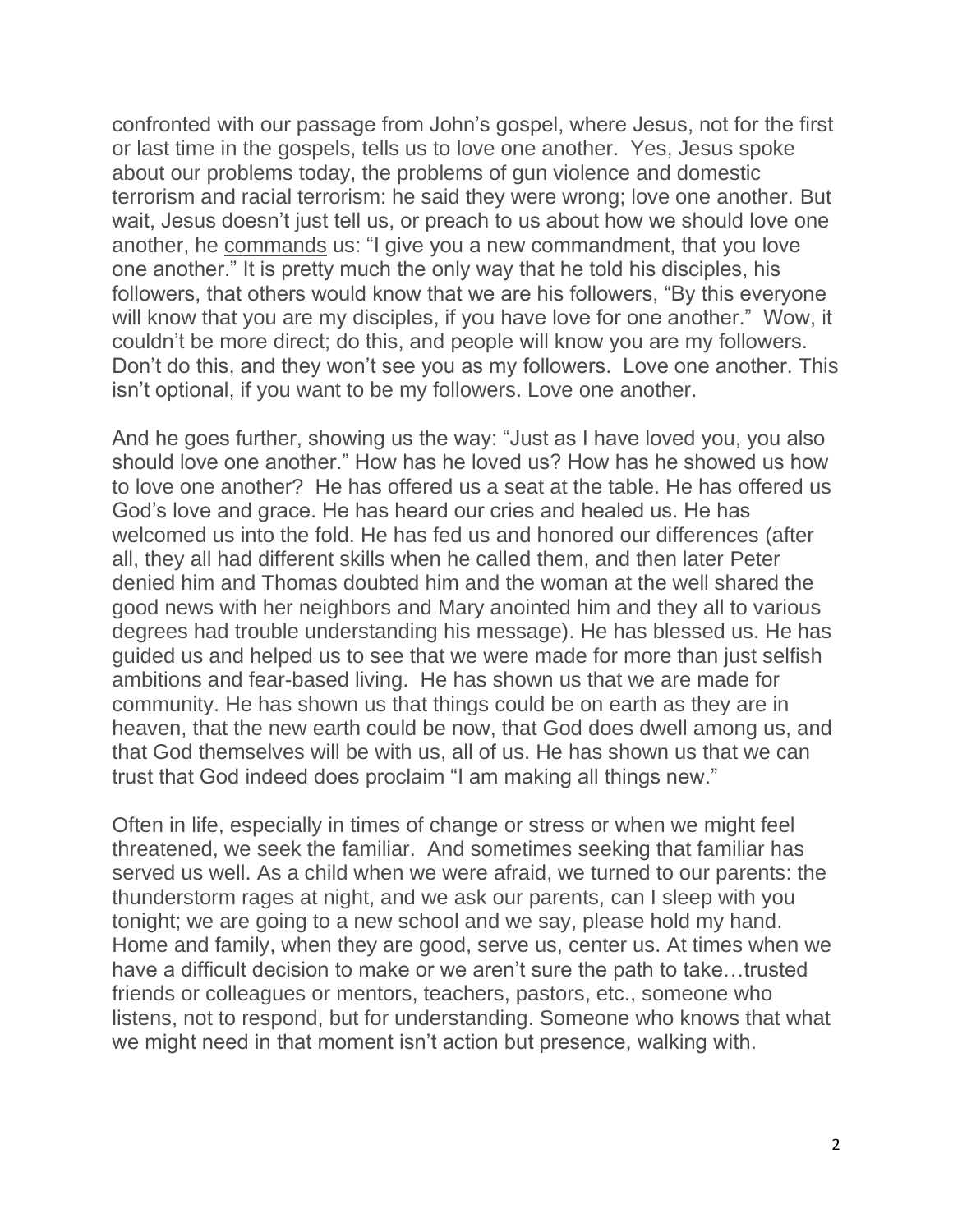But sometimes fear and anxiety mislead us; sometimes anxiety and fear make us believe that the familiar is what is needed. I don't want change, I don't want things to be different, I want the "good old days" which weren't all that great for very many. Or I need someone to blame for my troubles so I'll go to the old familiar demons of my parents or their parents, the people that they blamed for their troubles (the black, the immigrant, the woman libbers, the Irish/German/Italian…), because someone has to be to blame if my lot in life isn't exactly what I thought or hoped it would be.

But when things are not right, what is more likely to be needed is a new way, a new day. The old ways no longer serve us well, maybe never served us as well as we think they did, and seeking the familiar keeps us stuck. (And keeping us stuck helps others preserve their power and control.)

Jesus' new way wasn't all that new; love commandment also in the Old Testament. But in fear and despair, it was forgotten. In the midst of oppression and loss, it was neglected. In the midst of seeking someone else to blame, it was abandoned. Only the individual matters; only my needs, my opinion, my way. Every person for themselves; don't tread on me.

If we were all meant to have guns and use them, Jesus wouldn't have said "blessed are the peacemakers" and "Peace be with you" as many times as he did. If Christianity was supposed to be a white supremacy movement, it wouldn't have been led by someone who commanded us to love one another. In fact, if Jesus was just for whites, his first disciples would have been from among the Romans, not Jews.

Jesus is never about the individual; he never really tooted his own horn; his great miracle of feeding 5,000? It wasn't just Jesus who did that miracle; someone else provided the loaves and fish; his disciples passed them around; a communal effort. Love one another, Jesus commanded us, because he knew that if we didn't not see the kingdom of God as a collective effort, it would never fully come to fruition.

So yes, maybe this time of reflecting on the good news of the gospel is all just time wasted today; maybe "love one another" is just a vision not for earth but for heaven. Maybe those who need to hear this are the ones who won't. But maybe that is what they said on that Friday long ago, as their itinerant preacher friend from Galilee was executed by crucifixion, and more than one witness probably thought, if not said aloud, "all his work was for naught, what was the point?" But we know, Friday was not the last day, and the